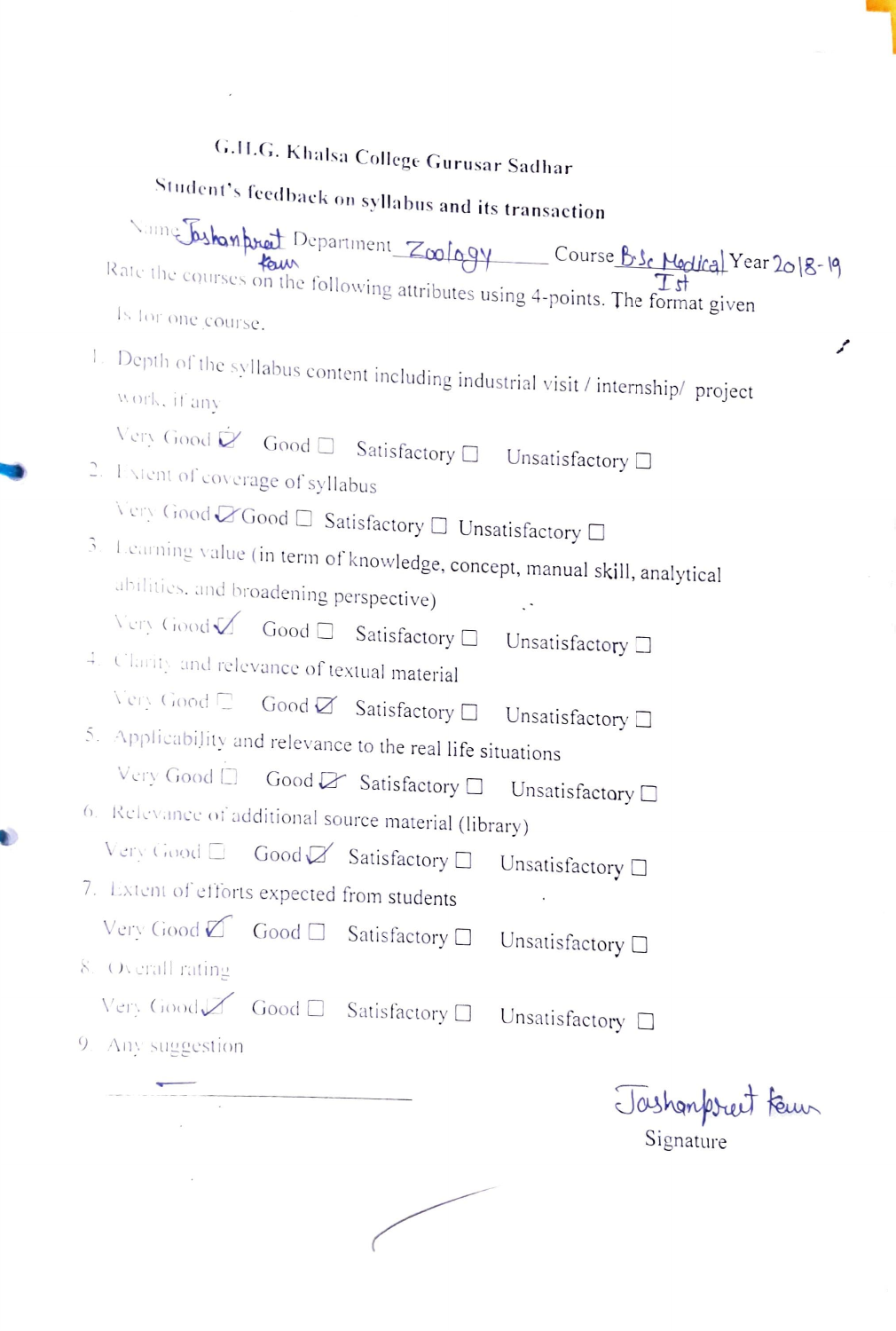## G.I.G. Khalsa College Gurusar Sadhar

| Student's feedback on syllabus and its transaction                                |                              |  |  |  |
|-----------------------------------------------------------------------------------|------------------------------|--|--|--|
| Name Considers Department B.VOC Course FPQM Yearl&-19                             |                              |  |  |  |
| Rate the courses on the following attributes using 4-points. The format given     |                              |  |  |  |
| Is for one course.                                                                |                              |  |  |  |
| 1. Depth of the syllabus content including industrial visit / internship/ project |                              |  |  |  |
| work, if any                                                                      |                              |  |  |  |
| Very Good & Good <sup>[]</sup> Satisfactory <sup>[]</sup>                         | Unsatisfactory □             |  |  |  |
| 2. Extent of coverage of syllabus                                                 |                              |  |  |  |
| Very Good I Good I Satisfactory I                                                 | Unsatisfactory $\Box$        |  |  |  |
| 3. Learning value (in term of knowledge, concept, manual skill, analytical        |                              |  |  |  |
| abilities, and broadening perspective)                                            |                              |  |  |  |
| Very Good Good C Satisfactory C                                                   | Unsatisfactory $\Box$        |  |  |  |
| 4. Clarity and relevance of textual material                                      |                              |  |  |  |
| Very Good → Good □ Satisfactory □                                                 | Unsatisfactory $\Box$        |  |  |  |
| 5. Applicability and relevance to the real life situations                        | Unsatisfactory <sup>[]</sup> |  |  |  |
| Very Good & Good & Satisfactory                                                   |                              |  |  |  |
| 6. Relevance of additional source material (library)                              | Unsatisfactory $\Box$        |  |  |  |
| Very Good ■ Good □ Satisfactory □                                                 |                              |  |  |  |
| 7. Extent of efforts expected from students                                       | Unsatisfactory $\Box$        |  |  |  |
| Very Good Good C Satisfactory C                                                   |                              |  |  |  |
| 8. Overall rating<br>Satisfactory $\Box$                                          | Unsatisfactory $\square$     |  |  |  |
| Very Good Good O                                                                  |                              |  |  |  |
| 9. Any suggestion                                                                 | fanudely c.                  |  |  |  |
| nothing                                                                           | Signature                    |  |  |  |
|                                                                                   |                              |  |  |  |
|                                                                                   |                              |  |  |  |
|                                                                                   |                              |  |  |  |
|                                                                                   |                              |  |  |  |